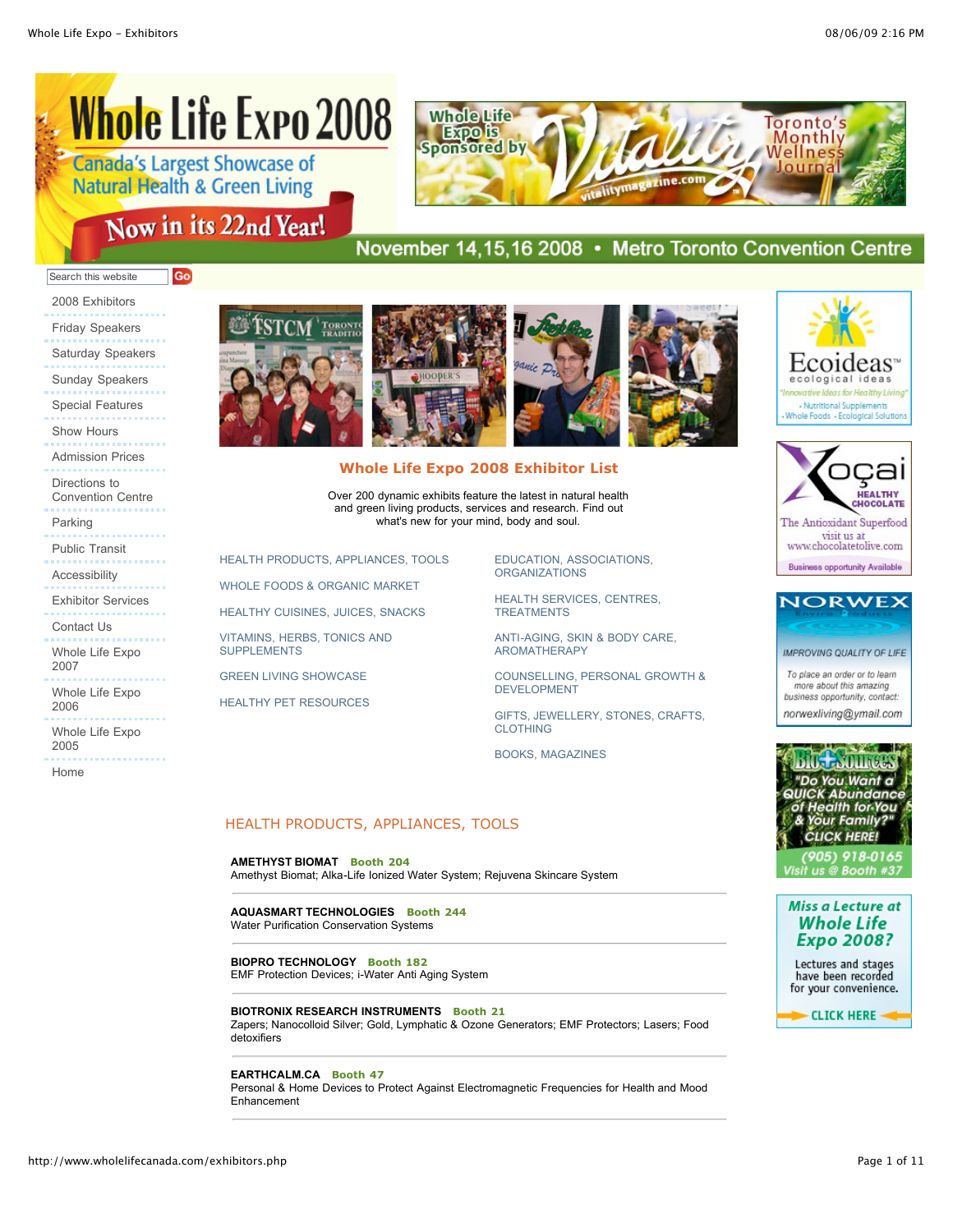**EMF SOLUTIONS CANADA Booth 200** EMF Protection and Measurement Devices; Graham Stetzer Products

## **ERADICATOR Booth 132**

Hair Analysis; Geopathic Stress Eradication; EMF Protection Products; Homeopathy; ELFR Eliminators; Lotus Shields

## **ESSENTIA Booth 247**

Electromagnetic Meters & Protections; Books; Full Spectrum OTT Light

[www.essentia.ca](http://www.essentia.ca/)

## **EVELYN KRPAN Booth 10**

Hulda Clark Methods; Nanosil Colloidal Silver

#### **FRACTAL TRANSFORMATIONS INC Booth 46**

Quantum Age Water Stirwands; Strauss Heart Drops; Earth Eagle Liquid Smudge; Gardener's Dream Cream

**FRACTAL TRANSFORMATIONS INC Booth 46** Quantum Age Water; Stirwands; Strauss Heart Drops; Earth Eagle Liquid Smudge; Gardener's Dream Cream

**FUSION EXCEL CANADA Booth 186** Quantum Pendant Enhanced With Scalar Energy

**GAMMA SALT CRISTALS LTD Booth 76, 77** Himalayan Cooking Salt; Bath Salt; Lamps; Salt Inhaler

**GREEN HEALTH CANADA Booth 87** Your Source for Juicers, Blenders, Sprouters, Litebook

**HEAVEN FRESH CANADA INC Booth 78** Anti-Aging Ionic Air / Water Purifiers

[www.heavenfresh.ca](http://www.heavenfresh.ca/)

**KMC INTERNATIONAL Booth 104** Orthopedic Appliance for the Feet

**KOOPEH DESIGNS INC Booth 48A** The Garlic Chop – Garlic Chopping Tool

**SAUNARAY Booth 42, 43** Infrared Saunas

**SAVONS PROLAV INC Booth 39** Biovert Cleaning Products; Equibar Organic bar

**THE HEALTH TECHNICIANS CANADA Booth 191** Magnetic Resonance Stimulation Mat; MRS2000; Skin Dream

# **THERAPEUTICA INC Booth 137**

Pillows Providing Correct Spinal Alignment

**TITANIUM EXCLUSIVE COOKWARE Booth 49** Non-Stick Titanium Cookware and Accessories

**VITA-MIX CORPORATION Booth 1** Blenders

[Back to top](http://www.wholelifecanada.com/exhibitors.php#top) 

WHOLE FOODS & ORGANIC MARKET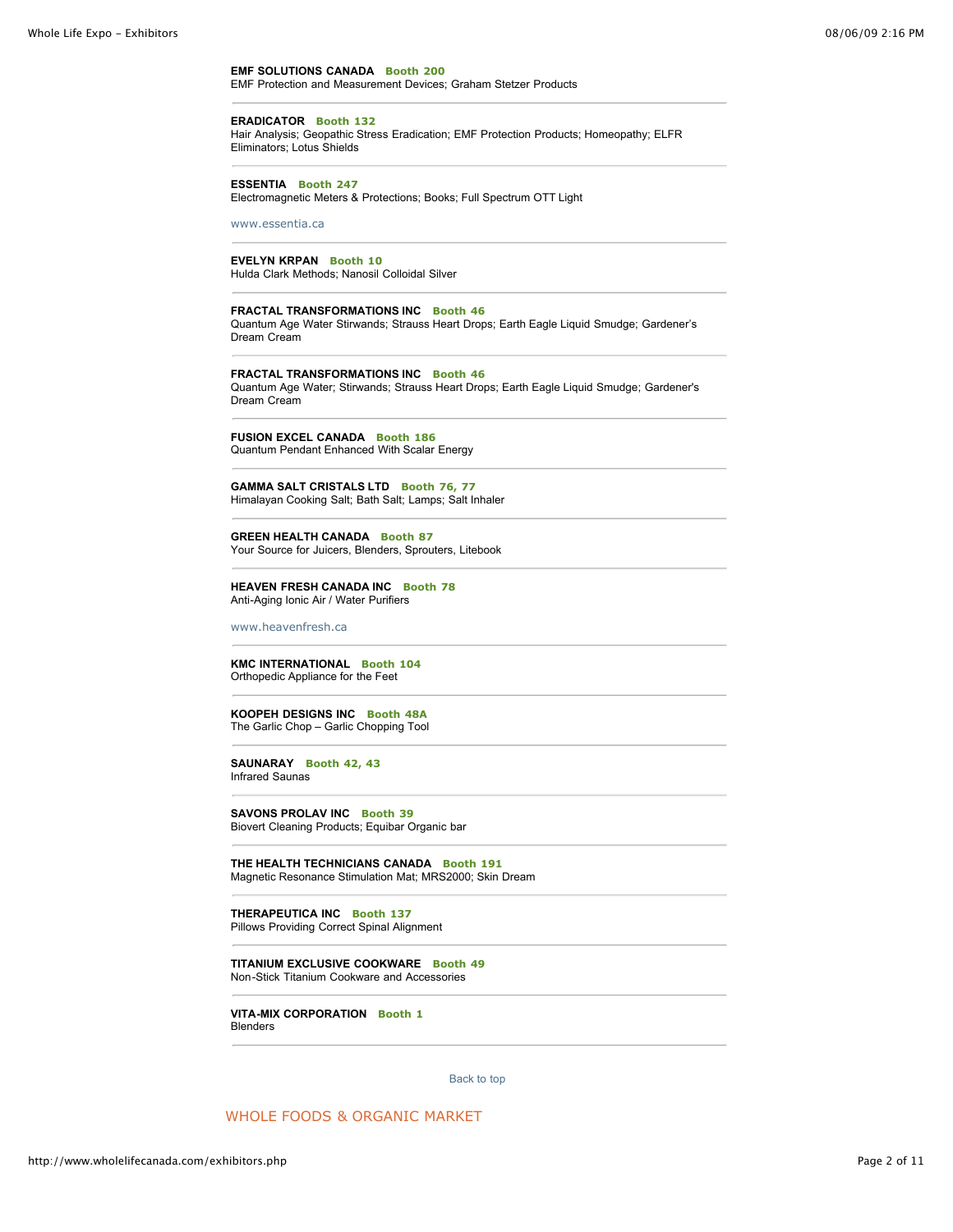**CEDAR SPRINGS Booth 16** Bottled Water in Glass

**FROMAGERIE L'ANCETRE Booth 26** Certified Organic Cheese and Butter

**HEARTY CATERING Booth 4** Local & Organic Catering; raw, vegetarian food preparation & classes

## **ISKCON Booth 14**

Cooked Vegan Meals; Philosophical Books Based on Bhagavad-Gita; CD's; Chanting and Neck Beads

**KRAUT BROTHERS Booth 31** Vegetarian Meatless Meats

**ORGANIC HORIZONS Booth 52**

Vivani Organic Chocolate; GoBio! Organic Puddings; Tartex Vegetarian Spreads

**RUTH'S HEMP FOODS Booth 23** Hemp Protein Powders, Bars, Oil; Chia Goodness

**SACRED ROSE LTD Booth 24**

Organic Herbal Tea

**STEVE'S PRODUCE Booth 229** Silver leaf Organic Products of Greece

**STICKLING'S SPECIALTY BAKERY LTD Booth 9**

**THE BEE SHOP Booth 3B** Apitherapy; Honey; Propolis; Royal Jelly; Bee Pollen; Bee Venom; Beeswax Candles

**TRADITION MISO / TANABATA GREEN TEA Booth 30**

#### **VAN DYK'S HEALTH JUICE PRODUCTS LTD Booth 8** 100% Pure Wild Blueberry Juice

**XOCAI HEALTHY CHOCOLATE Booth 48B** Antioxidant Super Food

[www.chocolatetolive.com](http://www.chocolatetolive.com/)

**YING YING SOY FOOD LTD Booth 5** Organic Gourmet Tofu

[Back to top](http://www.wholelifecanada.com/exhibitors.php#top) 

## HEALTHY CUISINES, JUICES, SNACKS

#### **ECOIDEAS Booth 45**

Lumiere de Sel; Ecoideas; Ethnoscience; Panaceo; Salt Products; Ecological; Whole Foods; **Supplements** 

[www.ecoideas.ca](http://www.ecoideas.ca/)

**FIBREZIP CORP Booth 25A** Organic Fibre Bars

**LENA'S ORGANIC GOODIES Booth 7** Organic Ribbon Cookies: organic, vegan, sugar & wheat-free and delicious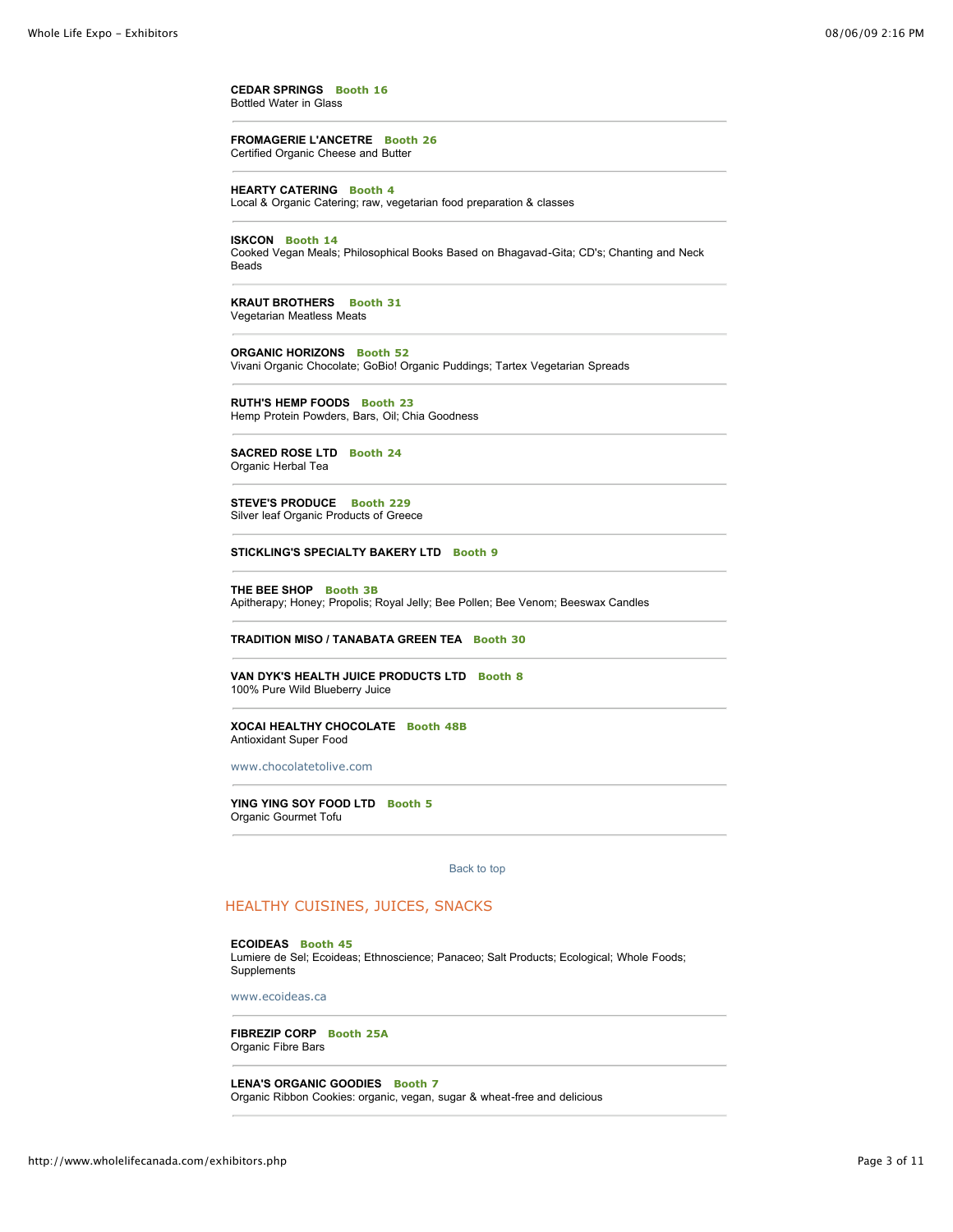**LIVE HEALTH CAFE Booth 6** Live Raw Food Recipe Books; Raw Snacks & Desserts

**MANITOBA HARVEST HEMP FOODS Booth 66, 67** Hemp Products: Milk, Seed, Oil, Butter, Protein Powder

**NUJIMA LIVING FOODS Booth 18** Organic Raw Superfoods From Around The World

**RAW ELEMENTS INC Booth 75**

Sun Warrior; Health Force Nutritionals; Potent Foods

**SEQUEL NATURALS LTD Booth 72**

Vega Whole Food Supplements – Health Optimizer, Energy Bars, Smoothie Infusion, Antioxidant EFA Oil Blend

**SUPERHEALTH.CA / MEALS THAT HEAL Booth 2** Organic Juice Bar; Tea; Coffee; Julie Daniluk's Book

**TASTE OF NATURE Booth 70** Organic Food Bars

**THE KING'S TEA INC Booth 73** Loose Teas; Chinese Herbs; Tea Accessories

**UPAYA NATURALS Booth 35, 36** Sunfood Nutrition, Gabriel Cousens, Sun Warrior, Dehydrators, Books, Vegetable Slicers, Raw Food Snacks

[Back to top](http://www.wholelifecanada.com/exhibitors.php#top) 

## VITAMINS, HERBS, TONICS AND SUPPLEMENTS

**ADVANCED SELLING KINETICS Booth 12** Nopal Cactus Powder

**ADVANTAGE HEALTH MATTERS Booth 54, 55** New Chapter; Maca Pro; Bali'Sun; Organic Traditions

## **BIO+SOURCES Booth 37**

Bio+ Chlorella, Bio Mega 3+, Earth Calm, Health Recovery Chip (Needle Free Acupuncture)

[www.bio-sources.com](http://www.bio-sources.com/)

**CANADIAN YOUNGEVITY Booth 240, 241** Essential Coloidal Minerals for Optimal Health and Longevity

**CN NUTRITION Booth 79**

Garden of Life; Hazelwood Necklaces; Nutra Sprouts; Flax Seed & Broccoli Seeds

## **DANELLE DISTRIBUTORS Booth 203**

Herbal Natural Remedies; Native Products & Drums

## **EPHRA-KAY INTERNATIONAL Booth 183, 184**

Dead Sea Herbal Products; Sea Vegetables; Genesen Acutouch Pointer; Hyssop Herb Supplement; Digital Bidet; Water Purification System

**ESSIAC INT'L LTD CANADA Booth 40** Herbal Supplements

#### **FLORA MFG Booth 90**

Flora Health: Organic Herbs, Supplements & Oils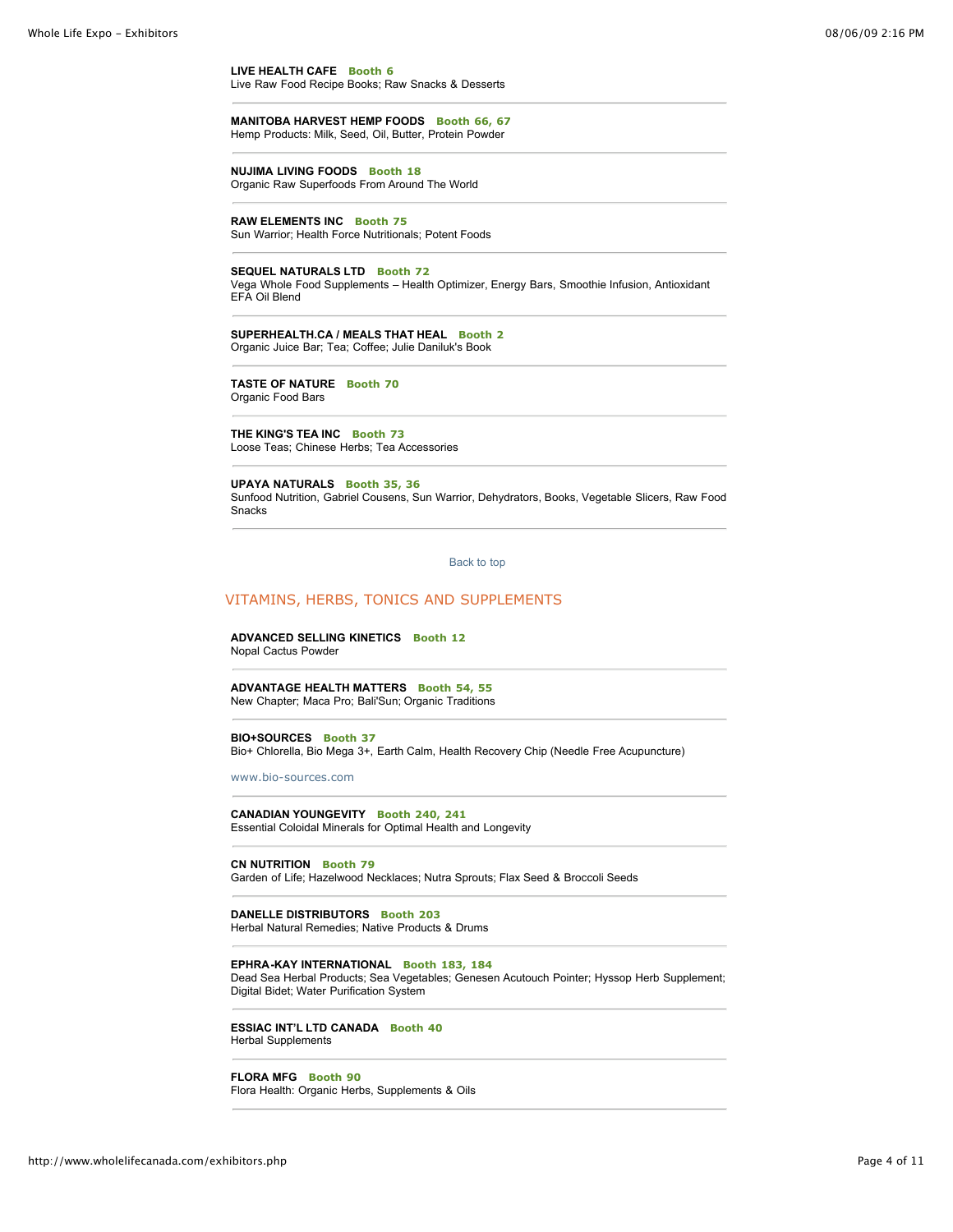**FOREVER LIVING PRODUCTS Booth 188** Patented Stabilized Aloe Gels; Aloe Skin Care; Omega 3; Active Probiotics; Vitamins

**GLOBAL HEALTH BROKERAGE Booth 69** Homeocan; Pure Fruit Technologies; O-N-E; Crispy Cat

**HOOPER'S PHARMACY Booth 88** Holistic Pharmacy

**KNOWLEDGE PRODUCTS Booth 227** Award Winning Herbal Food Supplements

**M.N.R. DISTRIBUTION Booth 28** Ayurvedic Herbal and Natural products

**MAX INTERNATIONAL Booth 207** Max GXL & Max WLY - Reverse the Aging Process

**NAKA HERBS & VITAMINS Booth 32** Vitamins

**NATURAL CALM CANADA Booth 230** Canadian Distributor: Natural Calm & Nutritional Supplements

**OSUMEX NATURAL ALTERNATIVES LTD Booth 38** LB17 Live Probiotics; Flax Hulls; Heavy Metal Test Kits

**PURE-LE NATURAL GLOBAL BOTANICAL Booth 84, 85** Pure Le Natural, Health 4 All, Easy Vitamins & Minerals, Mega Omega, Fiberrific

**SAGEE CANADA Booth 228** Brain Health; Weight Loss; EPFX Biofeedback Therapy

**SISU VITAMINS Booth 89** Premium Vitamins & Herbal Supplements

# **SMITH'S PHARMACY Booth 81, 82, 83**

Compounding Pharmacy; Health Food Store – participating suppliers: Inno-Vite; Platinum Naturals; Genacol; Hedd Wynn Essentials; Albi Naturals; CLM Health Inc; Natural Factors

[www.smithspharmacy.com](http://www.smithspharmacy.com/)

**SUN LIFE GOJI Booth 74** Goji Berries (Wolfberry) Products

**SUPERFOOD BY NATURE Booth 51** Wheatgrass Juice, Powder, Capsules

**THE HERB WORKS Booth 20** Wild Crafted, Organically Grown Herbal Formulae

**WOODLAND BOTANICALS Booth 185B** Synthetic-Free Herbal Remedies & Oils

[Back to top](http://www.wholelifecanada.com/exhibitors.php#top) 

## GREEN LIVING SHOWCASE

**ECOFABLOKA INC Booth 194A** Soapnuts - Natural Laundry Soap

**JOLANTA INTERIORS Booth 193** Universal Stone - World's Best Cleaner; nontoxic; phosphor & acid free, from Germany for all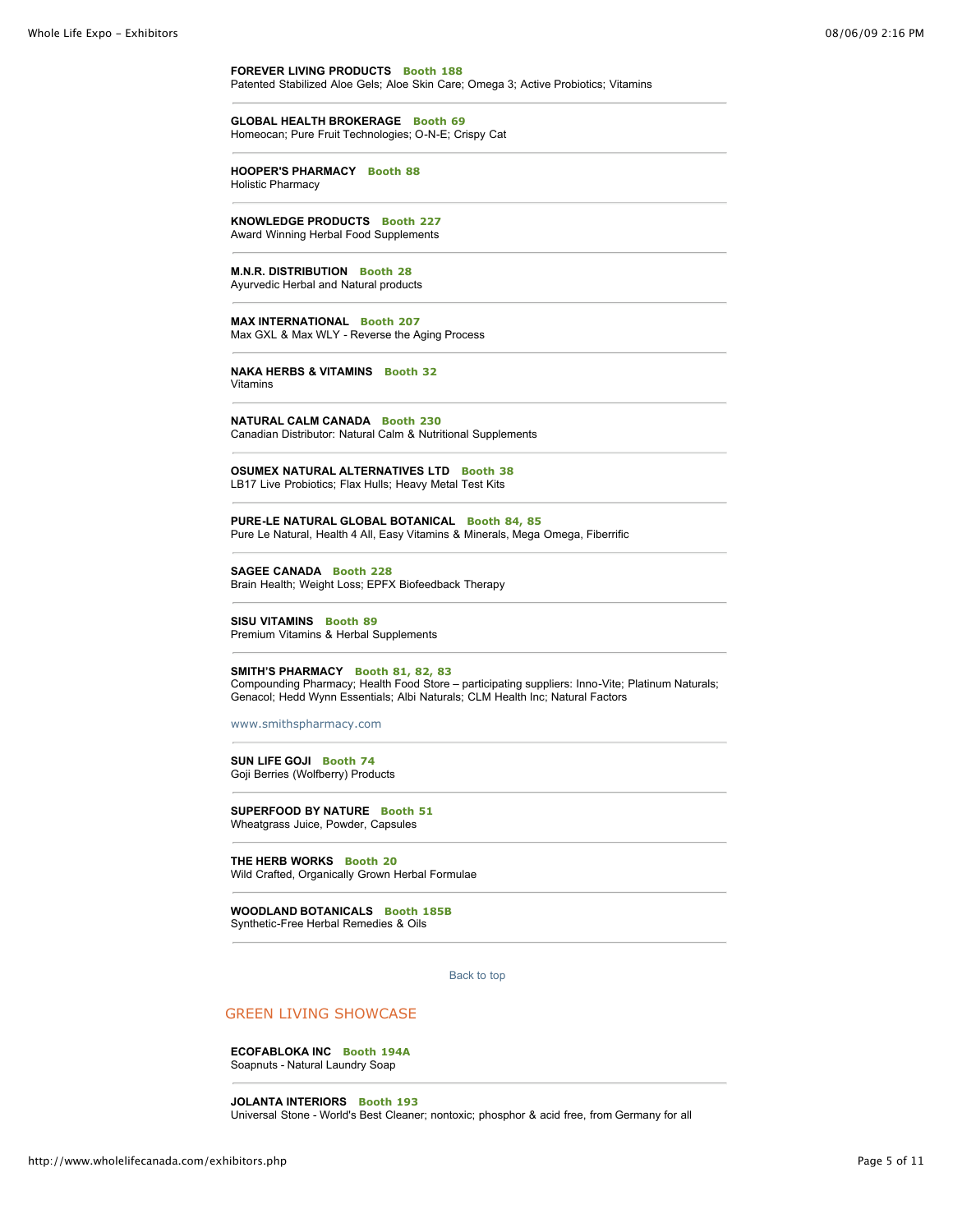surfaces

**LIFE ENERGY SYSTEMS INC Booth 197** Life Lite Full Spectrum Daylight Fluorescent Lighting

**NORWEX ENVIRO PRODUCTS Booth 199**

Environmentally Friendly Cleaning and Personal Care Products - norwexliving@ymail.com

[Back to top](http://www.wholelifecanada.com/exhibitors.php#top) 

## HEALTHY PET RESOURCES

**FEED-SENTIALS FOR K-9 Booth 206** Organic Raw Pet Food

[Back to top](http://www.wholelifecanada.com/exhibitors.php#top) 

## EDUCATION, ASSOCIATIONS, ORGANIZATIONS

**ASSOCIATION FOR REGISTERED HOMEOPATHS OF ONTARIO Booth 175** Classical Homeopathic Medicine and Body Alignment Therapy

**AUSTRALASIAN INSTITUTE OF BODY MIND ANALYSIS & PSYCHOSOMATIC THERAPY Booth 109**

The Art Of Reading Faces

**CALM Booth 123B**

Medical Cannabis Club for chronic or terminal conditions

**CANADIAN ORGANIC GROWERS Booth 27** Organic Resources

**CANADIAN SCHOOL OF NATURAL NUTRITION Booth 181**

**ECKANKAR CANADA Booth 149** Religion of the Light & Sound of God

**INTERNATIONAL SCHIZOPHRENIA FDN Booth 154** Orthomolecular Medicine for Mental health

**MANULIFE SECURITIES Booth 179** Financial Services

**ONTARIO HOMEOPATHIC ASSOCIATION Booth 180** Association & Directory of Qualified Homeopaths since 1992

**PLACE RIGHT Booth 243** Feng Shui For The Spiritual Seeker

**PLANETARY ASSOCIATION FOR CLEAN ENERGY Booth 246A**

**REFLEXOLOGY ASSOCIATION CANADA Booth 144, 143A** Reflexology Treatments

**ROCKY MOUNTAIN MYSTERY SCHOOL Booth 152, 153** Esoteric Studies

**THE INSTITUTE OF HOLISTIC NUTRITION Booth 174** Full & Part Time Programs in Approved Holistic Nutrition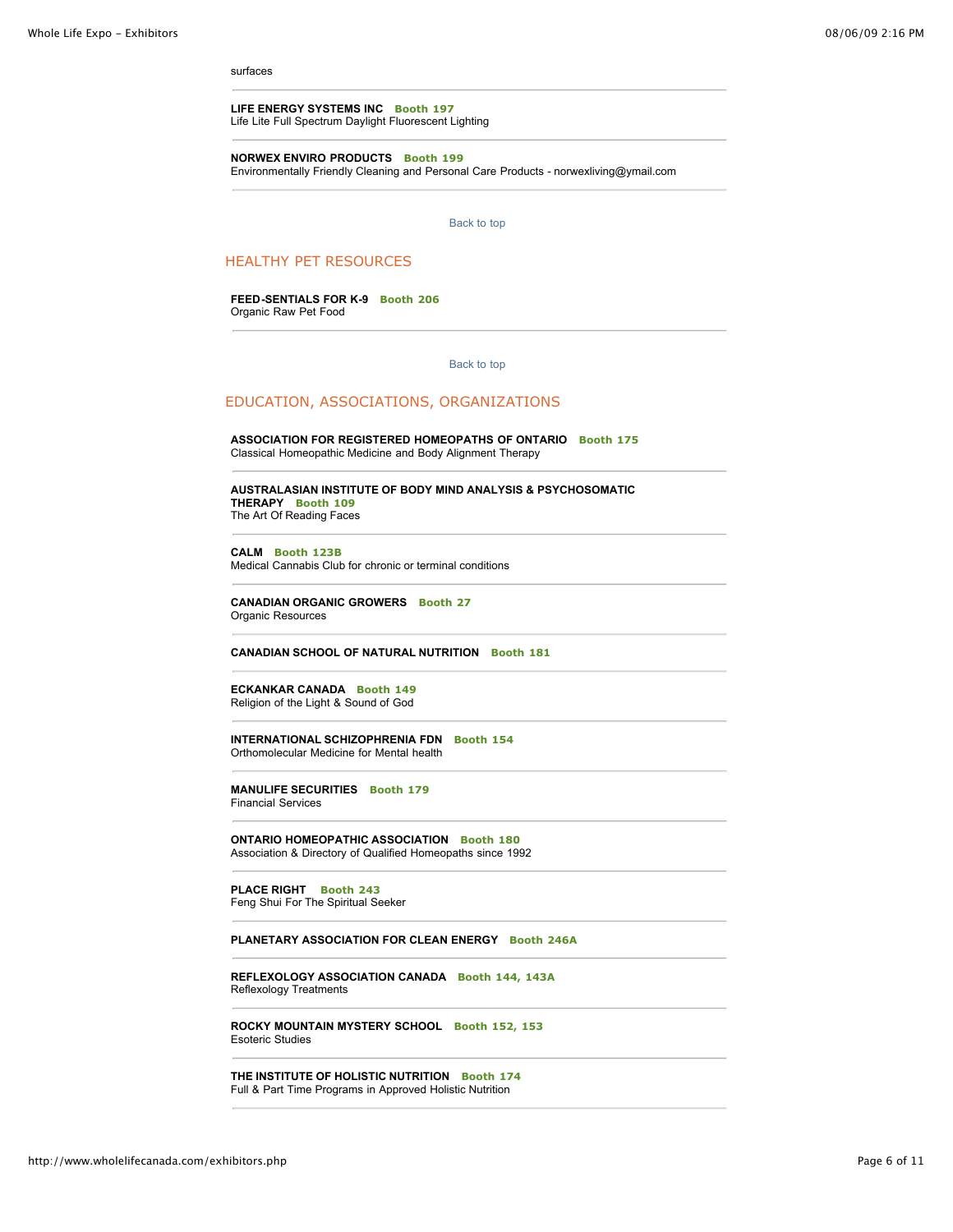**TORONTO TEACHING CENTRE Booth 170** Ascended Masters Teachings - East and West

## **TRANSFORMATIONAL ARTS COLLEGE Booth 114, 115**

Personal Interest Courses; Professional Training Programs in Holistic Health, Psychotherapy, Coaching, Spirituality

**WHISPERING SONG TEACHING LODGE Booth 161** School Of Energy Medicine

#### **WU & YEUNG QI GONG WELLNESS INSTITIUTE Booth 135** Qi Gong; Healing; Teaching

[Back to top](http://www.wholelifecanada.com/exhibitors.php#top) 

## HEALTH SERVICES, CENTRES, TREATMENTS

## **ACTIVATING HEALTH - CRANIOSACRAL Booth 143B**

Craniosacral and Essence Therapy; Healing Trauma and Auto-Immune Syndromes

**ACUMED MEDICAL Booth 96, 97** World Class Leaders In Pain Management

**AURA PHOTOS BY FIRST STAR Booth 249** Advanced Kirlian Aura & Chakra Photos

[www.aura-photos.com](http://www.aura-photos.com/)

**CANADIAN REIKI ASSOCIATION Booth 157, 158** Reiki Treatments

[www.reiki.ca](http://www.reiki.ca/)

**DR DANA COLSON Booth 119, 120** Wellness Based Dentistry

**HIPPOCRATES HEALTH INSTITUTE Booth 117** Brochures, Books, Juices, Snacks, Charts

**HOLISTIC SERVICES & PRODUCTS INC Booth 245** Mineral Deficiency Testing; Organic Liquid Mineral Supplements

**LUCIANA'S CRANIOSACRAL HEALING CENTER Booth 99** Emotional release; Craniosacral Energy Healing

[www.wholistichealing.ca](http://www.wholistichealing.ca/)

**METAPHYSIQUE Booth 167, 168, 169** Bach Flower Remedy; Acu-Intuitive Massage; Reiki; QXCI Quantum Biofeedback; Karmic Astrology

**NASRI INTEGRATIVE MEDICINE Booth 177, 178** Chelation; Quantum Biofeedback; Intravenous Nutrition; Homeopathy; Cancer Therapy

**OK INITIATIVES INC Booth 98** Fitness Core Training

**ONTARIO CENTRE FOR PRANIC HEALING Booth 148** Pranic Healing Treatments

**ONTARIO N.S.A. Booth 150** Body/Mind Connection Care; Network Chiropractic

[www.networkcare.biz](http://www.networkcare.biz/)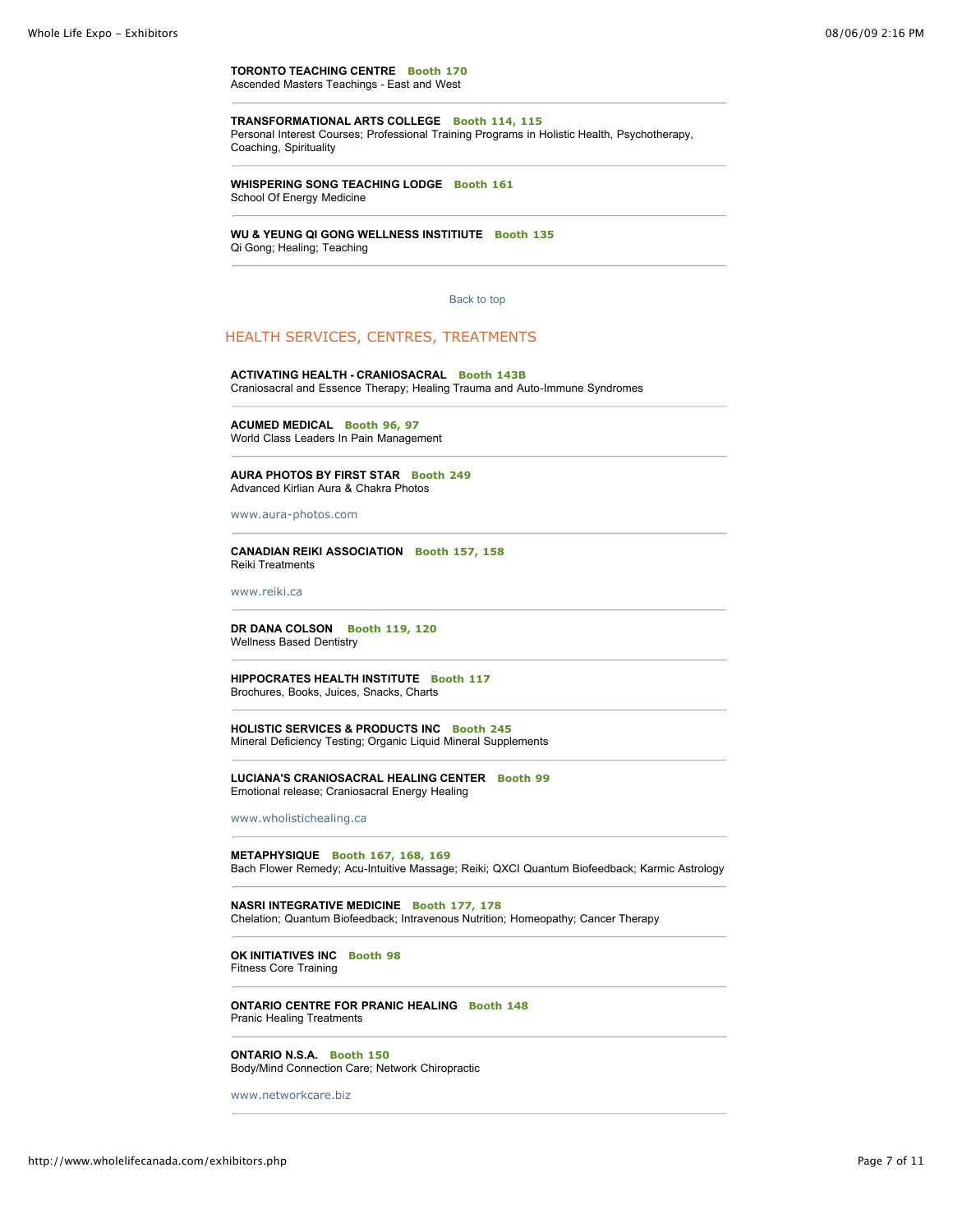#### **ONTARIO POLARITY THERAPY ASSOCIATION Booth 106** Balancing The Body's Natural Electromagnetic Field

[www.polaritytherapy.ca](http://www.polaritytherapy.ca/)

#### **RAINBOW STAR Booth 94**

Aura Photography; Energy Work; Ear Candling

**RED PAW HEALTH SERVICES Booth 126** Computerized Electro Dermal Screening

## **SACRED SCENTS / TEMPLE OF SOUND Booth 112**

Shamanic Arts; Essential Oils; Sound Healing

## **SAT DHARAM KAUR, ND Booth 107B**

Kundalini Yoga; Naturopathic Medicine; Breast Health; Addiction Recovery

## **SENTIENT HEALTH Booth 118**

Holistic Iridology; Sclerology; Holistic Nutrition

**SHIATSU BY SHER ENERGY HEALING Booth 121,122,123A** Hot Stone Shiatsu; Energy Healing; Reflexology; Acupuncture; Ear Candling; Chiropractic Screening Spinal

## **SHIATSU DIFFUSION SOCIETY Booth 139** Shiatsu Therapy

**SHIATSU SOCIETY OF ONTARIO Booth 100** Shiatsu Treatments; Support for Shiatsu Therapists

**STEELES CHIROPRACTIC & ACUPUNCTURE HEALTH CLINIC Booth 136** Chiropractic, Acupuncture and Clinical Thermography

**STEPHEN AUBE UNIVERSAL LIGHT CENTRE Booth 160A** One on One Energy Healing

## **THE AMBER DOOR Booth 113**

Crystal Bed & Colour Therapy From Brazil

## **THE EYE FIX Booth 103A** Correcting Nearsightedness

**THE WELL ADJUSTED CHIROPRACTIC CENTRE Booth 138** Chiropractic Spinal Analysis

**THERMOGRAPHY CLINIC Booth 127** Medical Infrared Thermography

**TORONTO ACUPUNCTURE & HERB CENTRE Booth 124** Health Recovery Chips (Needle Free Acupuncture)

**TORONTO HEALING ARTS CENTRE Booth 250, 251** Wholistic Centre

**TORONTO SCHOOL OF TRADITIONAL CHINESE MEDICINE Booth 151** Acupuncture; Traditional Chinese medicine; Professional Education; Effective Treatment

**TRAGER Booth 257** Integrative Bodywork and Exercise Program

**VITA INTEGRATIVE HEALTH CLINIC Booth 105** Dynamic Postural Assessments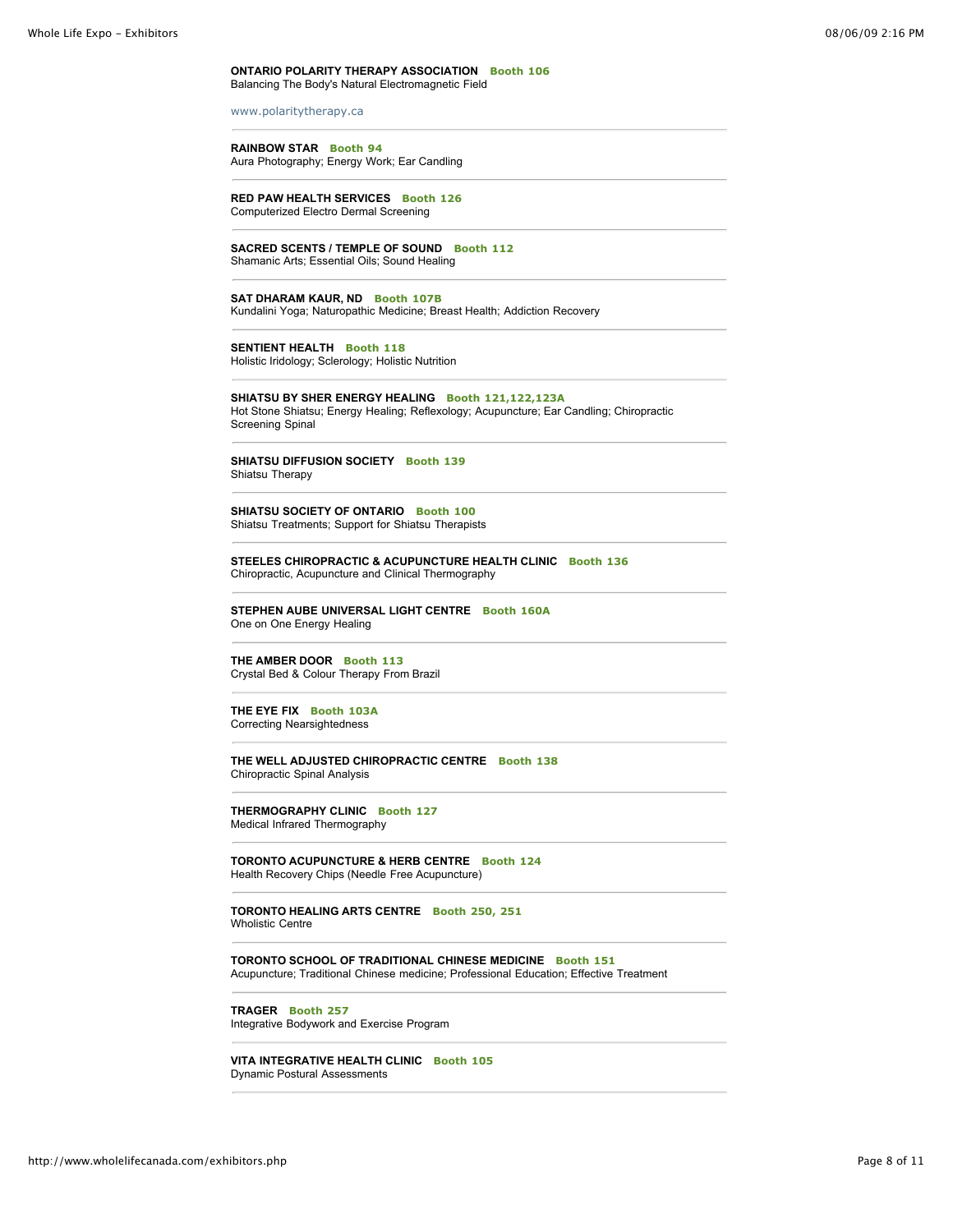[Back to top](http://www.wholelifecanada.com/exhibitors.php#top) 

## ANTI-AGING, SKIN & BODY CARE, AROMATHERAPY

#### **AFRICAN SECRETS INC Booth 107A** Swazi Secrets; Marula Oil

**ALL NATURALS INC Booth 111** Shea Butter Products

**ARBONNE INTERNATIONAL Booth 133,134**

Health & Wellness Products, Skincare; Supplements; Weight Loss; Aromatherapy

**BEAULANCE NATURAL SKINCARE Booth 206** Natural Organic Skin Care

**CATHI GRAHAM'S OXYLIFT Booth 102** Facelift in a Box – Erases wrinkles, Firms Skin

**FM'S AROMATHERAPY Booth 242** Chakra Oils; Crystal Wands; Books; Aromatherapy

**LOVE AT FIRST TOUCH Booth 209** Emu Oil; Natural Skin Care

**NATURAL GODDESS Booth 189** 100% Natural Body Care and Cosmetics

[www.Natural-Goddess.com](http://www.Natural-Goddess.com/)

**PURE + SIMPLE Booth 91,92** Natural and Organic Skin Care

[www.pureandsimple.ca](http://www.pureandsimple.ca/)

**SAHARA MINERAL COSMETICS Booth 11** Face Clay Mask & Powder; Japanese Dry Skin Brush; Drinking Clay

**SHEA BUTTER DIRECT Booth 219** Raw Shea Butter and Shea Body Cream

**SUNCOAT PRODUCTS INC Booth 185A** Natural Cosmetics; Water Base Nail Care; Sugar Base Hair Styling

[Back to top](http://www.wholelifecanada.com/exhibitors.php#top) 

## COUNSELLING, PERSONAL GROWTH & DEVELOPMENT

**ALICJA CENTRE OF WELL-BEING Booth 210** Dowsing tools; Vibrational Jewelry, Pyramids; Atlantis Products

**ATLAN HEALING CENTRES Booth 141** Spiritual Services

**BART SMIT & LAURIE WEINBERG Booth 243** Deep Trance Channeler & Meditation Teacher; Spiritual Psychotherapy & Hypnotherapy

**CHARLOTTE SZIVAK Booth 142** Psychic Spiritual Healer; Animal Communicator; Medical Intuitive

**ERIK VALDMAN Booth 108** Karma Secrets; The Art of BIM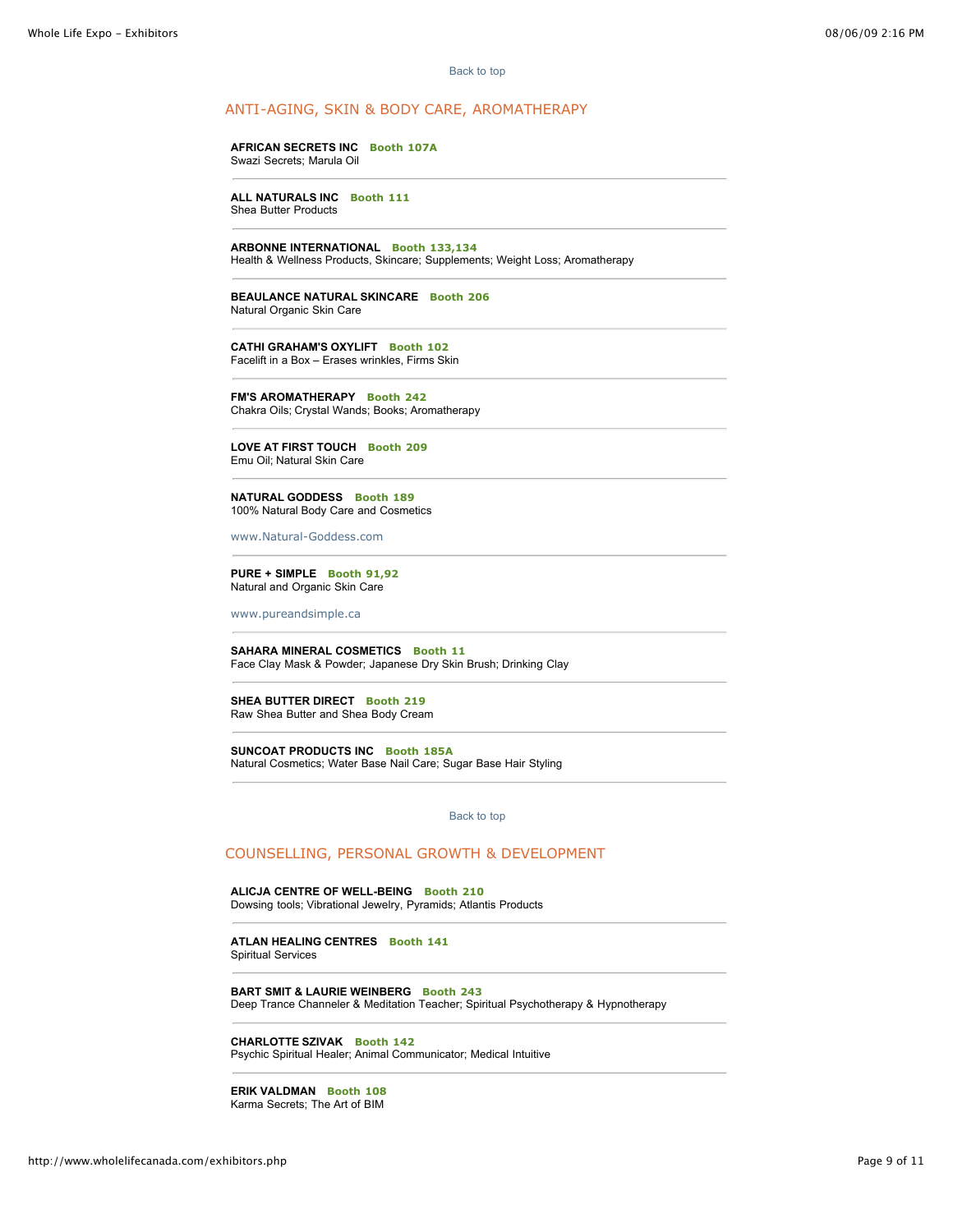[www.karmasecrets.com](http://www.karmasecrets.com/)

**GASKI PERFORMANCE GROUP Booth 145** Personal Development: Training Workshops, Personal Coaching, Wellness Programs

**INTUITIVE SOUL RADIO Booth 155** Consciousness Radio; Channeler-Psychotherapist; Home Clearings

**LYNDA DOYLE Booth 159** Professional Psychic Intuitive & Life Coach

**METAPHYSIQUE: YORKVILLE'S CENTRE FOR SPIRITUAL GROWTH Booth 167,168,169** Bach Flower Remedies; Acu-Intuitive Massage; Reiki; Quantum Biofeedback; Karmic Astrology; Hypnosis

**MONROE PRODUCTS - HEMI SYNC Booth 215** Hemi Sync® CD's, Power Forms®

**SPECTRUM HOLISTIC LIFE STRATEGIES COACHING Booth 136** Stress Management, life organization and life coaching

**STARLIGHT TRUTH ADVENTURE RETREATS Booth 220** 5-Day Intensive Retreats; Semi Precious Water Fountains

**TRULYU HAND ANALYSIS Booth 103B** Hand Analysis and Life Purpose Coaching

**UBEROI IDEAS Booth 163** Intuitive Life Coach

[Back to top](http://www.wholelifecanada.com/exhibitors.php#top) 

# GIFTS, JEWELLERY, STONES, CRAFTS, CLOTHING

**5 ELEMENTS AROMATHERAPY PRODUCTS Booth 232A** 100% Natural Soy Candles; Essential Oil Products

**AMBERSOUL Booth 217,218** Pyramids, Harmonizers, Spheres, Cell Phone Protection

**DO BAMBOO Booth 236** Bamboo Fibre Clothing; Towels; Bed Sheets

**GEM'N I GEMSTONZ Booth 211** Esoteric Jewellery, Crystals, Feng Shui Products, etc

**GREEN MT. HAMMOCKS & TRADING Booth 195,196** Hammocks; Baskets; Eazy Boy Stools; Hammock Chairs

**HEALTHY CHOICE CANDLES Booth 226** Beeswax Candles

**HERMIT STUDIOS Booth 212** Handcrafted Jewelry; Hand Painted Silks; Bookmarks

[www.hermitstudios.com](http://www.hermitstudios.com/)

**HIGHCHI Booth 214** Energy Jewelry

**NATURE HOUSE Booth 235**

Sandals, Handbags & Accessories: Made with all natural products such as Pandan & Water Hyacinth